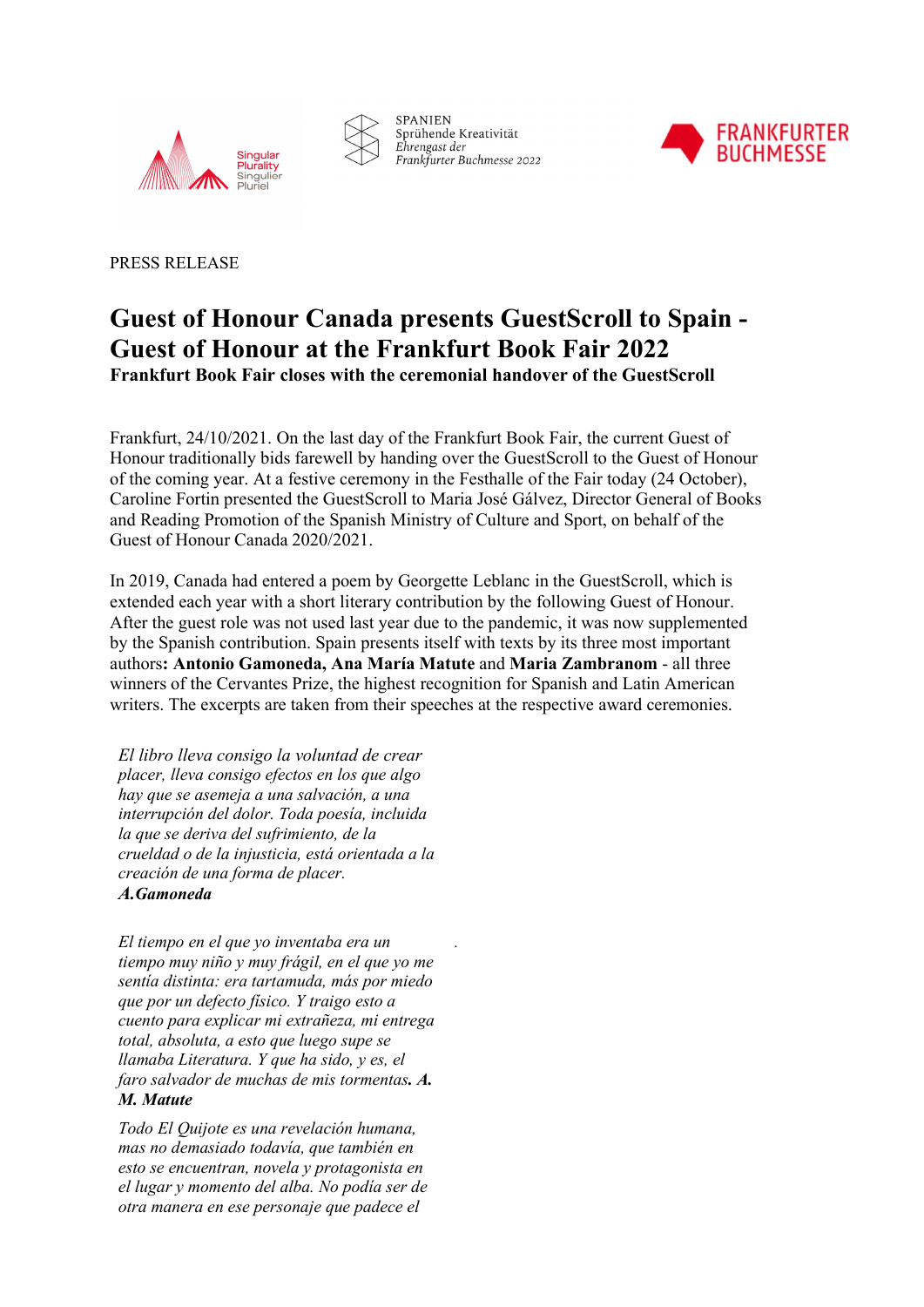



**SPANIEN** Sprühende Kreativität Ehrengast der Frankfurter Buchmesse 2022



sueño de la libertad, ese sueño que, en cierta hora, tan incierta, se desata en el hombre. Maria Zambrano

Before handing over the GuestScroll, the Canadian author Dany Laferrière and the Spanish novelist and poet Manuel Vilas had exchanged views in a literary conversation. At the end of the event, the quintet Spanish Brass set the mood musically for the new guest country. The event was moderated by journalist Shila Behjat.

Juergen Boos, Director of the Frankfurt Book Fair, explained: "Canada's Guest of Honour appearance was special in many ways: it was the first appearance by a Guest of Honour that spanned a two-year period due to the pandemic. 2020: The first all-digital appearance by a country. And now, this year, the first hybrid virtual and presence appearance. During this time, we have come to know a country with an exciting, unique diversity: "Singular Plurality - Singulier Pluriel" in accordance with Canada's motto, we have heard a multitude of voices over the last few days that have brought us closer to the country's cultural richness, its diversity and contradictions. We have seen a remarkable pavilion that skilfully stages virtuality and presence, and Canada's landscapes in an artful course. From the far north, we now look to southern Europe, to Spain: a country whose sparkling creativity, "Spilling Creativity - Creatividad desbordante" is also expressed in a multitude of languages. Once again, we thank the Spanish Guest of Honour Committee for agreeing to postpone its appearance at the Frankfurt Book Fair by one year. And we can look forward to a country whose multilingualism is still largely unknown to many German readers.

Caroline Fortin, Chair of Canada FBM2021, looked back positively on the Canadian Guest of Honour appearance: "At the closing event of the Frankfurt Book Fair in October 2019, I said that Canada would surprise the international publishing world. Two years later, I can confidently say 'mission accomplished' - and I don't mean the global pandemic that hit us and pushed back our Guest of Honour plans by a year! In 2021, Canada FBM2021 has now been given the opportunity to present Canada's Guest of Honour Pavilion and also develop a virtual counterpart to it - the first of its kind in the history of the Frankfurt Book Fair. Canada's official literary delegation of authors and illustrators was presented through virtual and interactive formats as well as live performances and discussions on stage. Accessible to a wide audience, yet intimate, this literary experience has brought the richness of Canadian literature into the spotlight - and will undoubtedly have long-term benefits for the Canadian publishing industry."

Maria José Gálvez, Director General of Books and Reading Promotion at the Spanish Ministry of Culture and Sport, was delighted to accept the GuestScroll. She said, "Three decades after our first Guest of Honour appearance, expectations are high for us too. We want to present ourselves even bigger and more diverse. We want to open a window to the world in Frankfurt, to present the creativity and diversity of Spanish culture and literature and to deepen the cultural ties between the two countries."